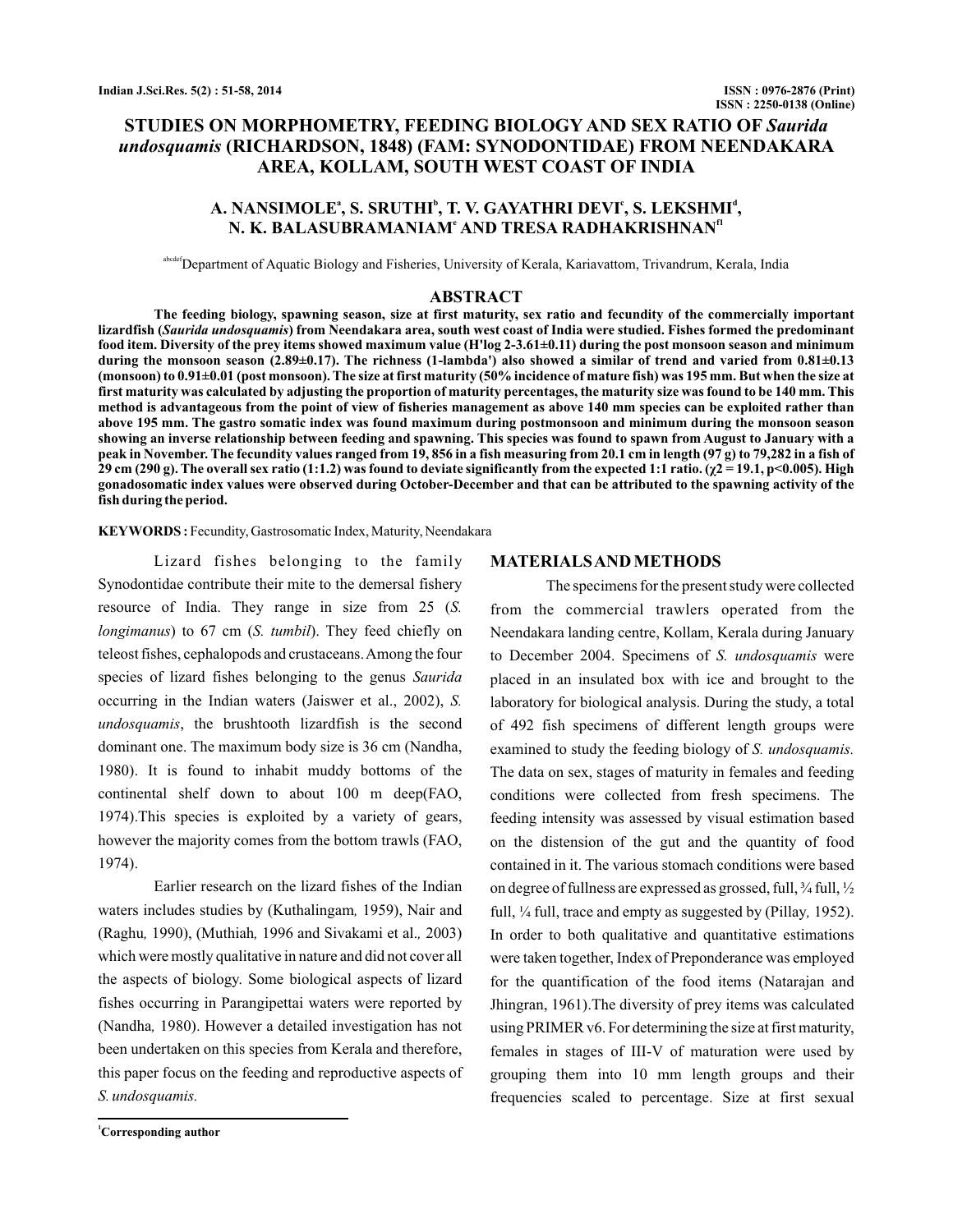#### **NANSIMOLE ET AL.: STUDIES ON MORPHOMETRY, FEEDING BIOLOGY AND SEX RATIO OF...**

| Food items      | Jan-04l     | Feb                 | Mar   | Apr   | May   | <sub>1une</sub> | July  | Aug                  | Sep        | Oct            | Nov     | $Dec-04$ |
|-----------------|-------------|---------------------|-------|-------|-------|-----------------|-------|----------------------|------------|----------------|---------|----------|
| Fish            | 27.<br>'.41 | 50                  | 65.99 | .36   | 58.07 | 57<br>,7.54     | 46.52 | 58.26                | 72<br>64.7 | 75.<br>ر 1 ، ب | 77<br>. | 58.17    |
| Shrimp          | .18<br>27   | 22.48               | 24.23 | 13.81 |       |                 | 10    | 10.12                |            |                |         | 16.48    |
| Mollusc         | 16.61       | 18.45               | .     | 5.31  | 1.63  | 11.63           | 20.36 | $5^{\circ}$<br>11.34 | 5.51       |                |         | 6.37     |
| Digested matter | 28.8        | 27<br>55<br>، ۔<br> | 8.63  | 3.34  | 30.3  | 30.47           | 2312  | 20.1                 | 29.76      | 24.85          | 22.20   | 18.98    |

**Table 1 : Monthly Distribution of Food Items (%) of** *Saurida undosquamis*

**Table 2 : Different Food Items (%) of** *Saurida undosquamis*

| Food items       |       | Vol (Vi)mL Occ(Oi)mL | $Vi($ % $)$ | $\mathrm{O}i$ (%) | ViOi   | $ViOi/\sum ViOi*100$ |
|------------------|-------|----------------------|-------------|-------------------|--------|----------------------|
| Fish             | 262.4 | 63                   | 50.24       | 31.34             | 1575   | 58.47                |
| Shrimp           | 124   | 54                   | 23.74       | 266.8             | 637.9  | 23.68                |
| Mollusc          | 70.8  | 35                   | 13.55       | 17.41             | 176.96 | 6.56                 |
| Digested matters | 65    | 49                   | 12.44       | 24.37             | 33.4   | 11.26                |
| Total            | 522.2 | 201                  |             |                   | 2693   |                      |

maturity was also calculated by adjusted proportion of maturity percentages following King (1995).Chi square analysis was used to find out the sex ratio of the species. Fecundity was estimated by the gravimetric method (MacGregor, 1957), which involves counting the number of mature ova from a known weight of mature ovary and the fecundity was estimated. Gonado somatic index (GSI) was calculated employing the method of June (1953) and Yuen (1955).

### **RESULTSAND DISCUSSION**

The food composition of *Saurida undosquamis* were analyzed and the mouth shown that small fishes was found to be the dominant food item during most of the months (Table, 1). Among the eight species of fishes found in the gut, *Nemipterus* sp. was dominant. Size of food fishes observed in the stomachs varied from 35 to 90 mm in length. Largest fish (90 mm) encountered in the gut was Cynoglossus sp., in the month of March. Highest quantity of fish was recorded in the gut content during November (77.71%) followed by April (77.14%) and October (75.15%). Lowest percentage was recorded in January (27.41%). Fishes identified for the food included , , *Nemipterus japonicus Priacanthus harmur Cynoglossus* sp., Coilia dussummieri, Carangids, Bregmaceros mcclellandi and Rastrelliger kanagurta (Table 2).

Gut contents of *Saurida undosquamis* also showed the presence of shrimps and that formed the second dominant group. Shrimps were found to be dominant during January (27.18%). Molluscs formed the third dominant group and were represented by squids and cuttlefishes. Other miscellaneous digested matter which could not be identified. Percentage of digested matter which was found during all the months varied from the lowest of 3.34% in April to the highest of 30.48% in June..

Among the gut contents of Saurida undosquamis, fishes ranked first (58.47%) followed by shrimps (23.68%), molluscs were found to be the third dominant group (6.56%) and the percentage of digested matter was 11.26%. Ggonado somatic Month-wise feeding intensity in males fishes showed low feeding intensity as high percentage of empty stomachs was observed during various months ( Table 3). Percentage of low feeding (quarter full stomachs) varied from 8.42% in September to 27.01% in February. Percentage of high feeding (full stomach) was highest in March (46.36%) and lowest in the month of July (2.75%). Highest feeding intensity (gorged stomachs-20%) was found in January, followed by 17.25% in September, 16.55% inAugust and 16.29% in December. (Table 3)

Month -wise feeding intensity in females showed highest percentage of empty stomachs was found in September (55.45%) and the lowest in March (8.26%) (Table 4). About 60% of females appeared to have not fed during September followed by 32.84% in October and 25.27% in April. Cessation of feeding coincided with the breeding season. Percentage of low feeding (quarter full stomachs) varied from 4.05% in the month of December to 23.26% in January. Percentage of high feeding (full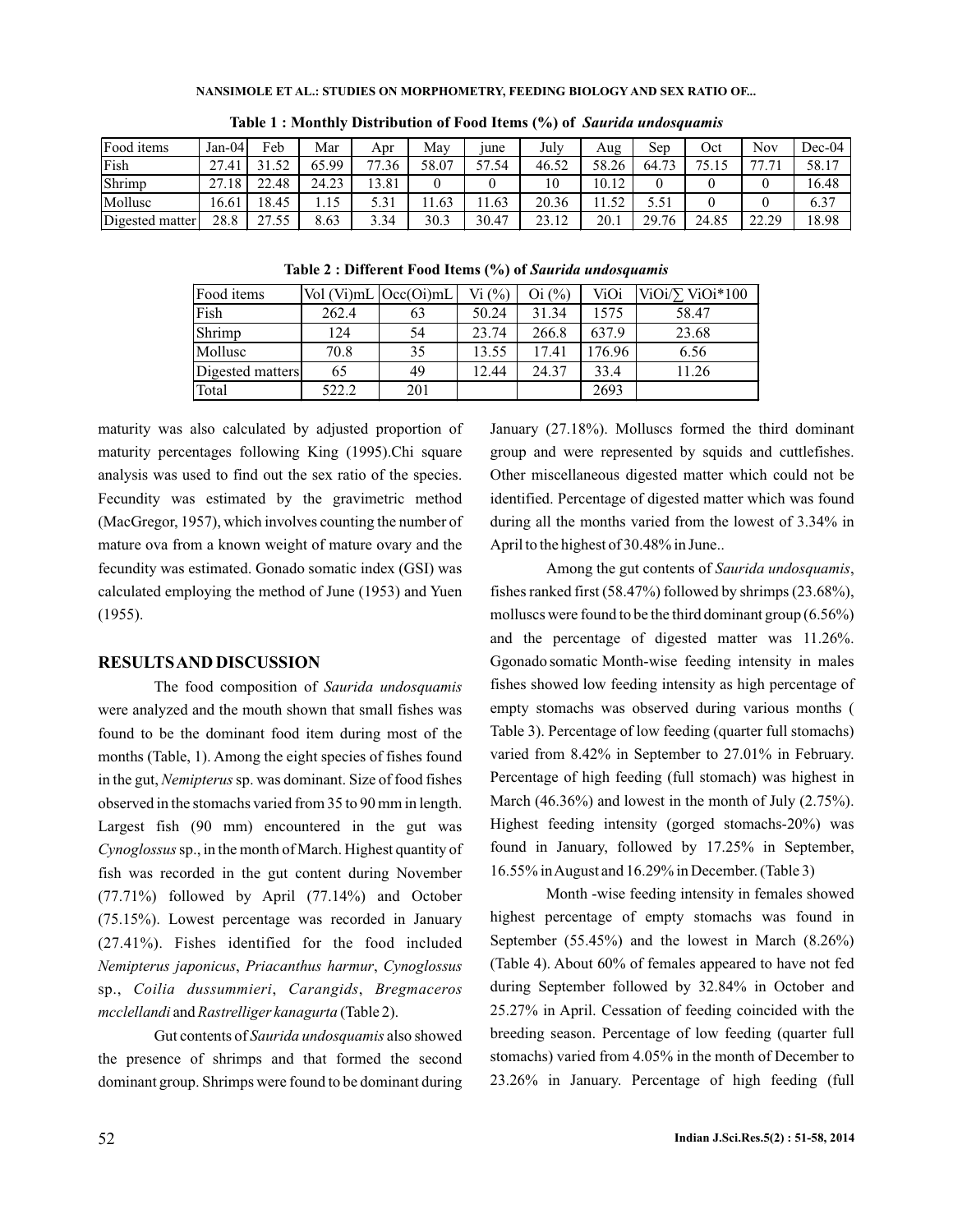| $\frac{1}{2}$<br>ı                   |
|--------------------------------------|
| Ì                                    |
| $\frac{1}{\zeta}$<br>$\frac{1}{1}$   |
|                                      |
|                                      |
| i<br>;<br>;<br>-<br>-<br>-<br>-<br>I |
| J<br> <br> <br> <br>i<br>I<br>l      |
| $\frac{1}{2}$                        |
|                                      |
| .<br>F<br>ׇׇ֠֕֡                      |

| $Jan-04$       | Feb   | Mar            | Apr     | May      | $\mathbb{H}$ | $\Xi$          | Aug                   | Sep            | $\cot$ | $\rm{Nov}$ | Dec   |
|----------------|-------|----------------|---------|----------|--------------|----------------|-----------------------|----------------|--------|------------|-------|
| 10.15          | 7.21  | 8.26           | 25.27   | 20.03    | 27.63        | 22.3           | 35.56                 | 25.45          | 37.84  | 34.42      | 20.28 |
| 6.62           | 4.62  | $\circ$        | $\circ$ |          | $\delta$     | 5.37           | 2.44                  | 20.55          | 26.32  | 7.15       | 4.05  |
| 23.26          | 12.57 | 17.74          | 15.64   | 13.29    | 11.28        | 13.39          | 14.26                 | 17.7           | 4.26   | 17.42      | 17.22 |
| 9.74           | 21.07 | 34.5           | 22.27   | 22.24    | $10.11$      | 12.61          | 16.74                 | 11.3           | 6.27   | 15.29      | 21.44 |
| $\frac{15}{2}$ | 23.73 | $\circ$        | 18.64   | $\infty$ | 8.4          | 7.12           | 10.12                 | $\overline{a}$ | 10.52  | 9.42       | 10.15 |
| 18.18          | 20.35 | 32.5           | 7.09    | 12.15    | 21.88        | 20.88          | 20.84                 | 4.32           | 9.27   | 7.15       |       |
| 17.05          | 10.45 | $\overline{a}$ | 11.09   | 12.03    | 11.23        | $\overline{c}$ | $\tilde{\phantom{0}}$ | 5.68           | 5.52   | 9.15       | 26.86 |
|                |       |                |         |          |              |                |                       |                |        |            |       |

|                                           | Table 4: Month Wise Feeding Intensity in Females of Surida undosquamis |                                                |                                                              |                                                                                                            |                                                   |                 |                                                                                  |      |       |
|-------------------------------------------|------------------------------------------------------------------------|------------------------------------------------|--------------------------------------------------------------|------------------------------------------------------------------------------------------------------------|---------------------------------------------------|-----------------|----------------------------------------------------------------------------------|------|-------|
| Fullness of stomach $\tan-04$ Feb Mar Apr |                                                                        |                                                |                                                              | $\text{May}$ Jun                                                                                           |                                                   |                 | $Jul$ $Aug$ $Sep$ $Oct$ $Nov$ $Dec$                                              |      |       |
| Empty                                     |                                                                        |                                                |                                                              |                                                                                                            |                                                   |                 | 14.2 7.09 17.36 7.09 34.36 22.3 12.27 16.34 69.42 20.85 40.85                    |      |       |
| Trace                                     |                                                                        |                                                |                                                              | $15.6$   0   22.64   27.01   20.19   17.7   11.21   10.41                                                  |                                                   |                 | 147.62                                                                           |      |       |
|                                           |                                                                        |                                                |                                                              |                                                                                                            |                                                   |                 | 27.01 17.28 10.27 15.6 11.09 11.24 10.16 8.4 16.29 11.25 25.57                   |      |       |
|                                           |                                                                        |                                                | $0$   18.18   19.73                                          | $10$   25.27   26.76   27.2                                                                                |                                                   | 1 <sup>24</sup> |                                                                                  | 8.63 |       |
|                                           |                                                                        |                                                |                                                              |                                                                                                            |                                                   |                 | 17.66   11.09   8.21   18.18   0   19.25   12.35   14.35   14.29   11.65   17.29 |      |       |
| 冒                                         | $30-1$                                                                 |                                                |                                                              | $\left  25.01 \right  46.36 \left  21.79 \right  17.28 \left  9.09 \right  2.75 \left  10.26 \right  9.25$ |                                                   |                 |                                                                                  |      |       |
| Grossed                                   | 20                                                                     | $\begin{bmatrix} 0 & 1 \\ 0 & 0 \end{bmatrix}$ | $\begin{array}{ c c } \hline 0 & 8.21 \\ \hline \end{array}$ | $\overline{a}$                                                                                             | $\begin{bmatrix} 0 & 16.55 & 17.25 \end{bmatrix}$ |                 |                                                                                  |      | 16.29 |
|                                           |                                                                        |                                                |                                                              |                                                                                                            |                                                   |                 |                                                                                  |      |       |

|               | Table 5. Gastrosomatic Index of S. undosquamis |
|---------------|------------------------------------------------|
| <b>Months</b> | $GSI$ $(\% )$                                  |
| Jan-04        | $9.383 + 1.278$                                |
| Feb           | $11.2 + 1.234$                                 |
| Mar           | $12.133 + 0.294$                               |
| Apr           | $8.8 + 0.521$                                  |
| May           | $10.366 + 0.760$                               |
| Jun           | $9.1 + 0.346$                                  |
| Jul           | $10.366 + 0.760$                               |
| Aug           | $9.066 + 0.697$                                |
| Sep           | 8.416+0.741                                    |
| Oct           | $1.533 + 0.871$                                |
| Nov           | $1+0.460$                                      |
| Dec-04        | $2.3 + 0.750$                                  |

|              |                   | Table 6. Season Wise Diversity Indices of the Food Items of S. <i>undosquamis</i> |
|--------------|-------------------|-----------------------------------------------------------------------------------|
| Seasons      |                   | Shannon-Wiener inde (H' log 2) (Simpson richness 1, lambda)                       |
| Post monsoon | 13.6106+0.1058    | $0.9097 + 0.0072$                                                                 |
| Summer       | 3.2889+0.1581     | $0.8071 + 0.1328$                                                                 |
| Pre monsoon  | 3.3187+0.2955     | $0.8861 + 0.0334$                                                                 |
| Monsoon      | $2.8936 + 0.1753$ | $0.8325 + 0.024$                                                                  |
|              |                   |                                                                                   |

| Indian J.Sci.Res.5(2): 51-58, 2014 | 53 |
|------------------------------------|----|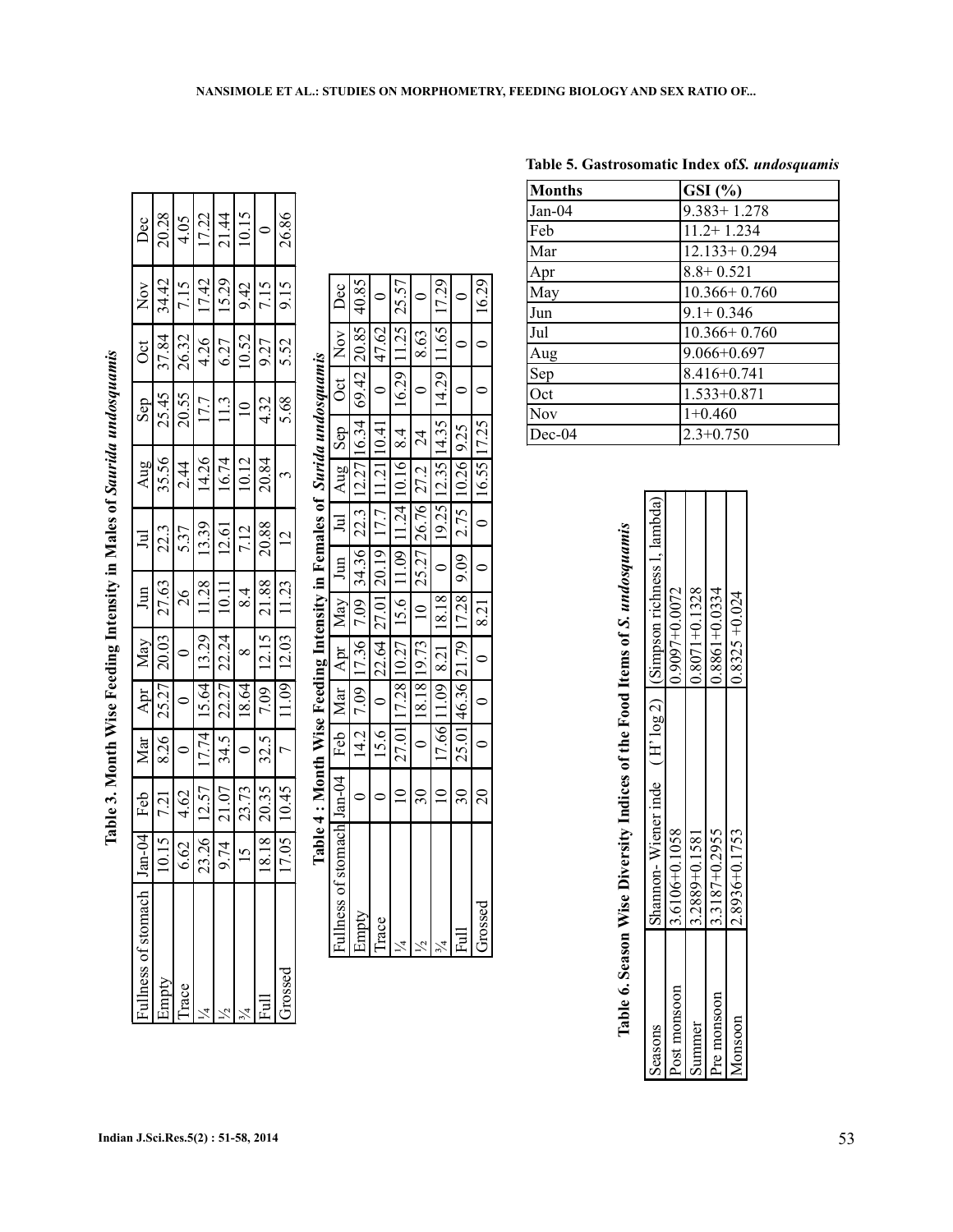|                                                                                                       |                               | $\nabla$                 | 17.1      |          |                         |                | 15.2             |                 |                 | $\frac{6}{1}$ | 15.3           | 23.7           | $\frac{1}{2}$  | $\overline{31}$ |
|-------------------------------------------------------------------------------------------------------|-------------------------------|--------------------------|-----------|----------|-------------------------|----------------|------------------|-----------------|-----------------|---------------|----------------|----------------|----------------|-----------------|
|                                                                                                       |                               |                          | 6.8       |          | $\circ$                 |                | 11.9             | $\circ$         |                 | $\Xi$         | 12.9           | 20.4           | 16.2           | $\frac{1}{4}$   |
|                                                                                                       |                               |                          | 7.8       | 6.5      |                         | $\circ$        | 16.5             | $\circ$         |                 | $\circ$       | 16.8           | 12.5           | 20.3           | $\overline{2}$  |
|                                                                                                       |                               |                          | $\vec{0}$ | 5.3      |                         |                | $\supseteq$      |                 |                 | 18.1          | $\supseteq$    |                | 22.3           | 5.8             |
|                                                                                                       | Percentage of maturity stages |                          | 42.2      | 43       | 51.3                    | 62.3           | 22               | 43.6            | 63.5            | 25.1          | $\overline{2}$ | 21.4           | $\overline{2}$ | 33              |
|                                                                                                       |                               |                          | $\approx$ | 45.2     | 46.7                    | 37.7           | 22.4             | 56.4            | 36.5            | 20.7          | 23             | $\frac{15}{1}$ | 10.2           | $\frac{1}{4}$   |
| e 7. Monthly Occurrence of Females(%) of S. undosquamis in Various Stages of Maturity<br>$\Gamma$ abl |                               | of fishes examined<br>Ż. | 34        | $\delta$ | 85                      | $\overline{6}$ | $\sqrt{2}$       | $\overline{c}$  | $\overline{0}$  | 54            | 72             | 120            | 65             | 78              |
|                                                                                                       |                               | <i><b>A</b></i> onths    | $Jan-04$  | Feb      | $\overline{\text{Mar}}$ | Apr            | $\overline{May}$ | $_{\text{Jun}}$ | J <sub>ul</sub> | Aug           | Sep            | Oct            | $_{\rm Nov}$   | Dec             |

| $\frac{1}{2}$                         |
|---------------------------------------|
|                                       |
|                                       |
| )                                     |
|                                       |
| j                                     |
| " omis in Variou                      |
|                                       |
| $\frac{1}{2}$                         |
|                                       |
|                                       |
|                                       |
|                                       |
| ť                                     |
|                                       |
|                                       |
|                                       |
| Ç                                     |
|                                       |
|                                       |
|                                       |
|                                       |
| $\ddot{\phantom{a}}$                  |
| $\sim$ ( $\sqrt{2}$ ) of $\Delta$ .   |
|                                       |
|                                       |
| ļ                                     |
|                                       |
|                                       |
| Let of Hem                            |
|                                       |
| <br> <br> <br> <br>                   |
| ¢                                     |
|                                       |
|                                       |
|                                       |
|                                       |
| i                                     |
| $\mathcal{L} = \mathcal{L}$<br>ble 7. |

| į                                        |
|------------------------------------------|
| i<br>$\zeta$                             |
|                                          |
| $100$ and $100$<br>d<br>5<br>5<br>5<br>l |
| 10.000mg<br>ļ                            |
| <b>CONTRACTOR</b><br>ĺ                   |
| ĺ                                        |
| Ĭ<br>.<br>.<br>.<br>.<br>l<br>C          |
|                                          |
| ייני שנים ב<br>.<br>F<br>$\mathbf{I}$    |

|                                                             | No. of eggs                                   | 19586         | 25951          | 22897          | 30590         | 29885           | 32869         | 39106          | 39359         | 57190         | 79282         | 67988         | 76110         | 69305         |
|-------------------------------------------------------------|-----------------------------------------------|---------------|----------------|----------------|---------------|-----------------|---------------|----------------|---------------|---------------|---------------|---------------|---------------|---------------|
|                                                             | Mean weight $(g)$  Mean weight of ovary $(g)$ | 6.526         | 4.843          | 5.217          | 4.709         | 5.573           | 5.787         | 5.903          | 6.831         | 10.207        | 12.138        | 12.828        | 13.269        | 8.215         |
|                                                             |                                               | 103           | $\frac{19}{2}$ | 97             | 105           | 120             | 108           | 129            | 196           | 215           | 210           | 280           | 242           | 290           |
| Table 8. Fecundity in Various Size Groups of S. undosquamis | Mean total length (cm)                        | 20.1          | 21.2           | $\mathfrak{Z}$ | 23.2          | $\overline{24}$ | 24.9          | $\frac{26}{5}$ | 27.1          | 27.9          | 29            | 30.1          | 30.6          | 32            |
|                                                             | $\widehat{\text{cm}}$                         | $19.5 - 20.4$ | $20.5 - 21.4$  | $21.5 - 22.4$  | $22.5 - 23.4$ | $23.5 - 24.4$   | $24.5 - 25.4$ | $25.5 - 26.4$  | $26.5 - 27.4$ | $27.5 - 28.4$ | $28.5 - 29.4$ | $29.5 - 30.4$ | $30.5 - 31.4$ | $31.5 - 32.4$ |
|                                                             | No.of fishes examined Total length intervals  | c             |                |                |               |                 |               |                |               |               |               |               |               |               |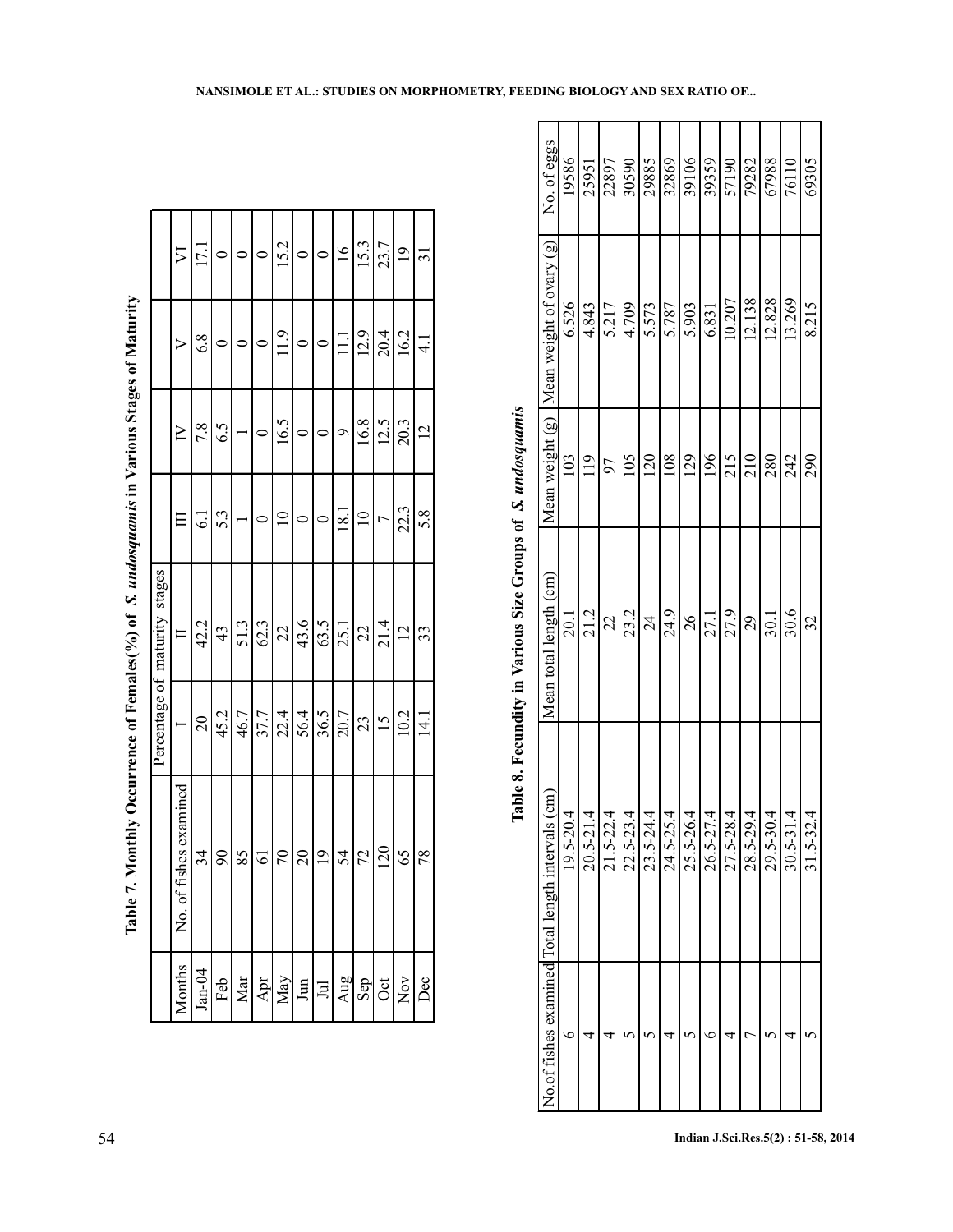| Months     | $GSI$ $(\%)$   |
|------------|----------------|
| $Jan-04$   | $3.28 + 0.22$  |
| Feb        | $3.09 + 1.81$  |
| Mar        | $4.15 + 2.94$  |
| Apr        | $4.71 + 1.06$  |
| May        | $5.17 + 2.34$  |
| Jun        | $5.12 + 2.37$  |
| Jul        | $5.94 + 1.53$  |
| Aug        | $6.07 + 2.49$  |
| Sep        | $6.10 + 1.93$  |
| Oct        | $8.27 + 2.07$  |
| <b>Nov</b> | $10.46 + 1.64$ |
| Dec        | $9.30 + 1.14$  |

**Table 9 : Month Wise Sex Ratio of** *S. undosquamis*

stomach) varied considerably from 4.32% (September) to 31.32% during October. Similarly highest feeding (gorged stomachs) was observed in the month of December (32.86  $\%$ ).

Data on diversity of prey items in the gut contents (Table 5) showed maximum value (Shannon-Wiener Index) during the postmonsoon season  $(3.6106\pm0.1058)$  and the minimum during the monsoon season  $(2.8936\pm0.1753)$ . Simpson richness (1-lambda′) also showed a similar trend and the values varied from  $0.8071 \pm 0.1328$  (monsoon) to 0.9097±0.0072 (post monsoon) seasons. The gastro somatic index obtained for S. *undosquamis* is shown in Table 6. The index was found maximum during postmonsoon and premonsoon seasons and was found maximum in March-2011 (12.133 $\pm$ 0.294), July (10.366 $\pm$ 0.760) and the minimum value was observed in November  $(1\pm 0.460)$ . The females in mature conditions were observed first at 127 mm. The size at which 50% of the fish attains maturity was at 195 mm and this may be considered as the length at first sexual maturity of the population of S. undosquamis.

When the spawning season is considered mature and ripe females (stages IV and V) were present more during August-November with a peak in November. Females with partly spent ovaries (Stage VI) occurred from August to January with their percentage reaching maximum in December (Table 7). From these results, it was apparent that this species spawns during August to January with a peak in November. The recruitment of juveniles (from 70 mm) to the fishery was observed from February onwards.

The fecundity study reveal that the number of ova of *S. undosquamis* ranged from 19, 856 in a fish measuring from 20.1 cm in length to 79,282 in a fish of 29 cm (Table 8).The weight of above fishes ranged from 97 to 290 g. The relationship between fecundity and total length was determined by plotting the observed values in a scatter diagram (Figure 1). The relationship between fecundity and total length was found linear indicating that the fecundity increases with increase in total length. The relationship between fecundity and body weight was determined by plotting the observed values in a scatter diagram (Figure 2).The linear relationship between fecundity and body weight showed that the fecundity was increased in direct proportion to total weight.

The relationship between fecundity and ovary weight was determined by plotting the observed values in a scatter diagram (Figure 3). The relationship between

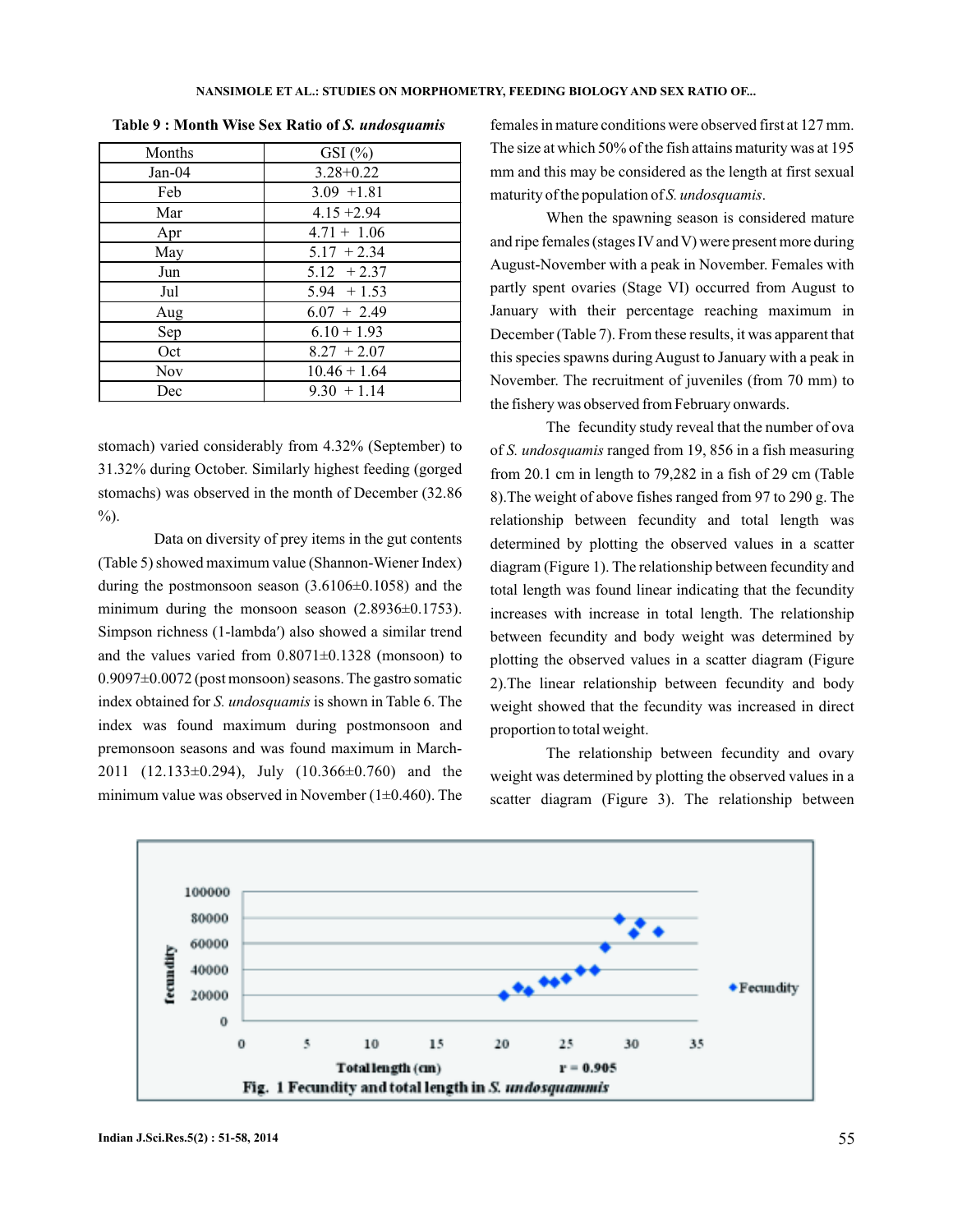

fecundity and ovary weight was found linear. It was found that fecundity generally increased with increase in ovary weight. But significant differences were also observed in the fecundity of ovaries having the same weight. The fish being a total spawner, the correlation co-effecient values obtained were positive and highly significant. A total of 1,121 fishes were examined of which 510 were males and 611 females. The overall sex ratio (1:1.2) was found to deviate significantly from the expected 1:1 ratio. (Table 9). Results on gonado somatic index (Table-10) showed an increasing trend from March 2004 onwards, however, the values were more during October to December 2004with the peak during November. The higher GSI values obtained during November (10.46±1.64) indicated high spawning

activity during this month. Results also revealed that *S.* undosquamis was found to be a carnivore, feeding on fishes, shrimps and molluscs (squids and cuttlefish). The gut content results showed that fish was found to be high as compared to shrimps and molluscs, indicating fish to be the preferred food item. The digested matter was also found to have fish scales, fish bones and eyeballs. Cynoglossidae ( ), Nemipteridae ( *Cynoglossus macrolepidotus Nemipterus* japonicus and N. tolu), Leiognathidae(Leiognathus sp.,), Clupeidae (Ilisha indica) and Carangidae (Caranx leptolepis). They reported that Decapterus sp., was the predominant food item followed by Nemipterus sp., Saurida tumbil and Apogon sp.The present study results attest the earlier report of Raj kumar et al. (2003). Highest

| Table 10. Gonado Somatic Index of S. undosquamis |  |  |  |  |  |  |
|--------------------------------------------------|--|--|--|--|--|--|
|--------------------------------------------------|--|--|--|--|--|--|

| Months     | Male | Female | Total | Sex ratio (M:F) | Chi-square |
|------------|------|--------|-------|-----------------|------------|
| $Jan-04$   | 44   | 26     | 70    | 01:01.5         | 6.6122     |
| Feb        | 57   | 89     | 146   | 01:01.6         | 0.404      |
| Mar        | 48   | 51     | 99    | 01:01.1         | 1.924      |
| Apr        | 50   | 52     | 102   | 01:01.0         | 2.647      |
| May        | 48   | 51     | 99    | 01:01.1         | 1.924      |
| Jun        | 55   | 78     | 133   | 01:01.1         | 3.9771     |
| Jul        | 48   | 58     | 106   | 01:01.4         | 0.943      |
| Aug        | 54   | 76     | 130   | 01:01.0         | 3.723      |
| Sep        | 40   | 62     | 102   | 01:01.5         | 4.7451     |
| Oct        | 42   | 59     | 101   | 01:01.4         | 2.861      |
| <b>Nov</b> | 38   | 60     | 98    | 01:01.6         | 4.9371     |
| Dec        | 34   | 54     | 88    | 01:01.6         | 5.1652     |
| Overall    | 510  | 611    | 1121  | 01:01.2         | 19.1003    |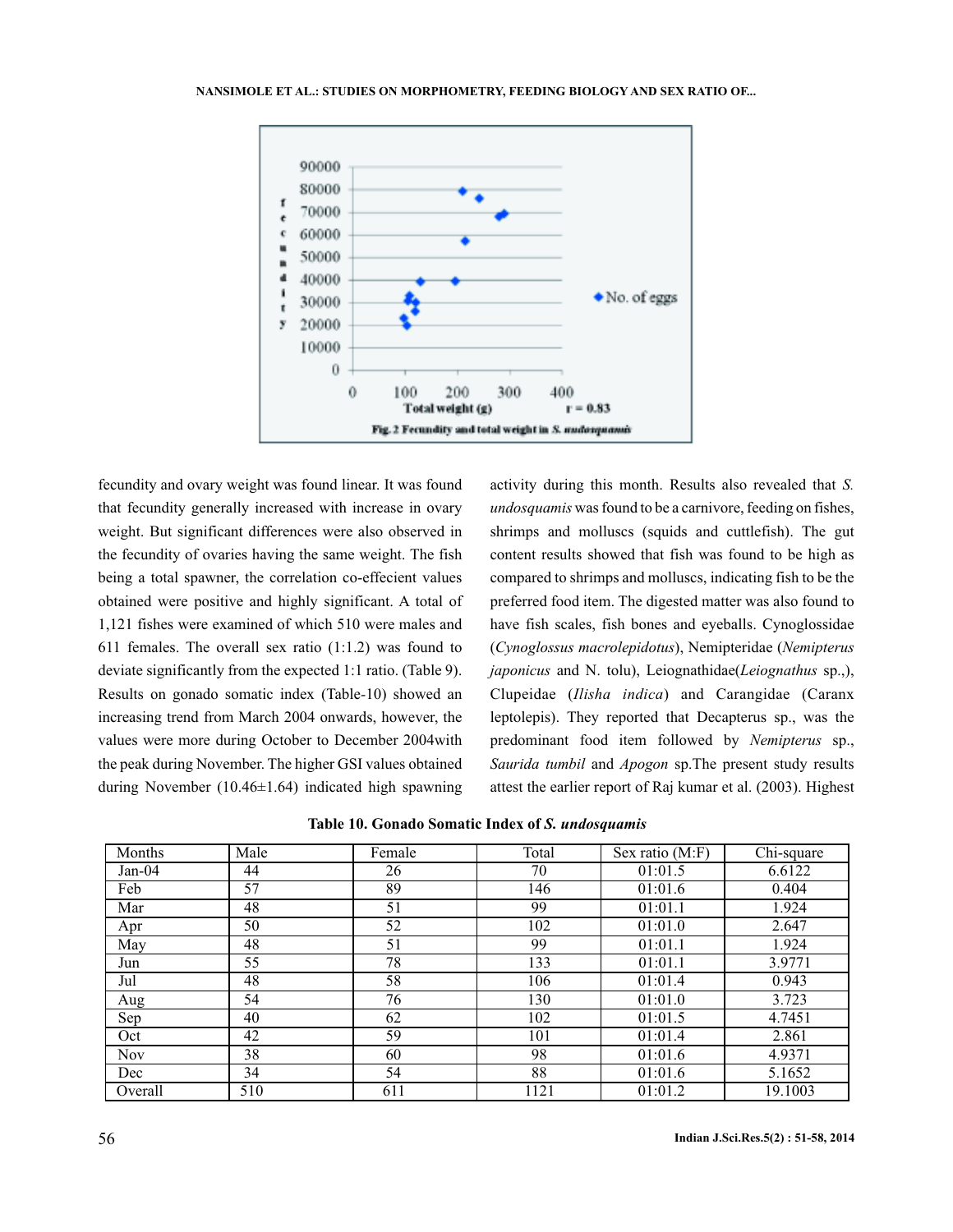



percentage of empty stomachs was observed in October (37.84%) and the lowest in January (5.15%). It is a common fact that in most of the fishes, feeding is found to be very low during the breeding season. Thomas (1969) observed that the feeding in mature fishes declines during the breeding season, as the ovaries are enlarged and densely packed with ova, spreading out and occupying a lion share of the abdominal cavity, exerting quite a lot of pressure on the stomach.

The peak spawning season was found to be October and November. This agrees with the findings of Annigeri (1963) who reported that the peak spawning period of this fish occurring in Mangalore coast commences from October and ends in December. Thus the results obtained during the present study agree with the findings of the above workers. The length at first maturity of *S.* undosquamis in the present study was 195 mm and this agrees with the previous work of (Nandha, 1980). However, Rajkumar et al. (2003) reported the values of 230 and 240 mm, respectively from the north-western Bay of Bengal and Visakhapatnam waters. In the present study the size at first maturity was found to be lower (140 mm) than 195 mm. As this has an important bearing on the fisheries management (more than 140 mm can be caught, that way it is beneficial to fishermen with more catch) and this method is found to be advantageous.

Nikolsky (1963) pointed out that availability of food is an important factor determining the sex ratio. It was further mentioned that when food is abundant, females became more predominate, with the situation inverting in regions where food is limited. Feeding activity, in this case, would be influencing metabolism through hormonal activity, resulting in production of individuals of a given sex. Females require better environmental conditions than males, for the developments of ovary (Taghavi Motlabh et al., 2012). Females were found to dominant over males. Young males were less in number than females. However in higher age groups, females were more dominant. Both males and females were similar in the median age groups. The dominance of females over males was uniform throughout the year. The fecundity in the present study ranged from 19,856 to 79,282 eggs. Bagenal (1963) concluded that the variation in fecundity was not related to changes in hydrographic conditions, but this may be due to the variations in food availability.

In the present study, maximum values of gonado somatic Index (GSI) were observed in the months of October and November, afterwards it decreased gradually due to the cessation of spawning activity. No plant material was found in the stomachs of S. undosquamis. This suggests that this fish is strictly a carnivore, predominantly a piscivore. However, this fish is not a ravenous feeder and